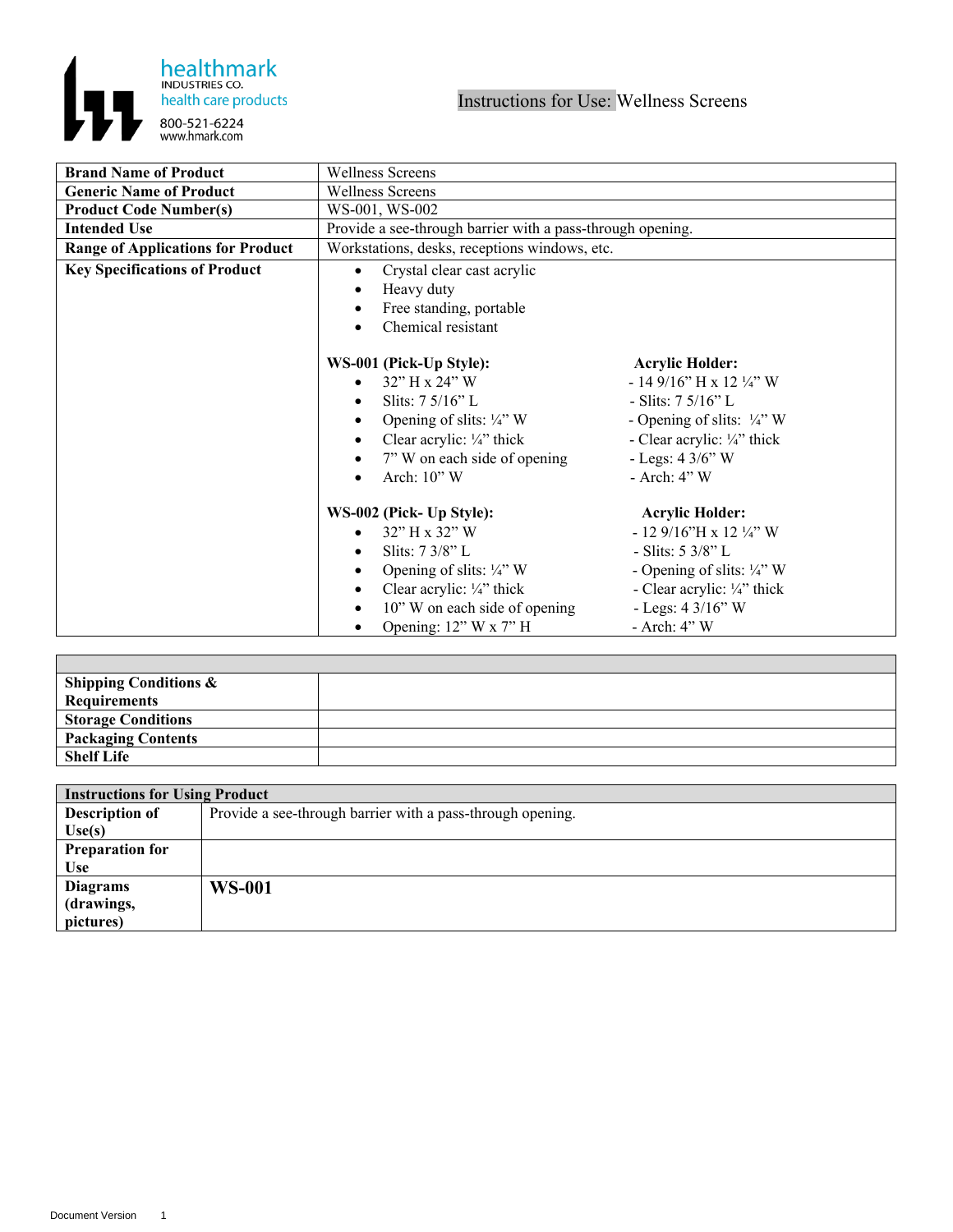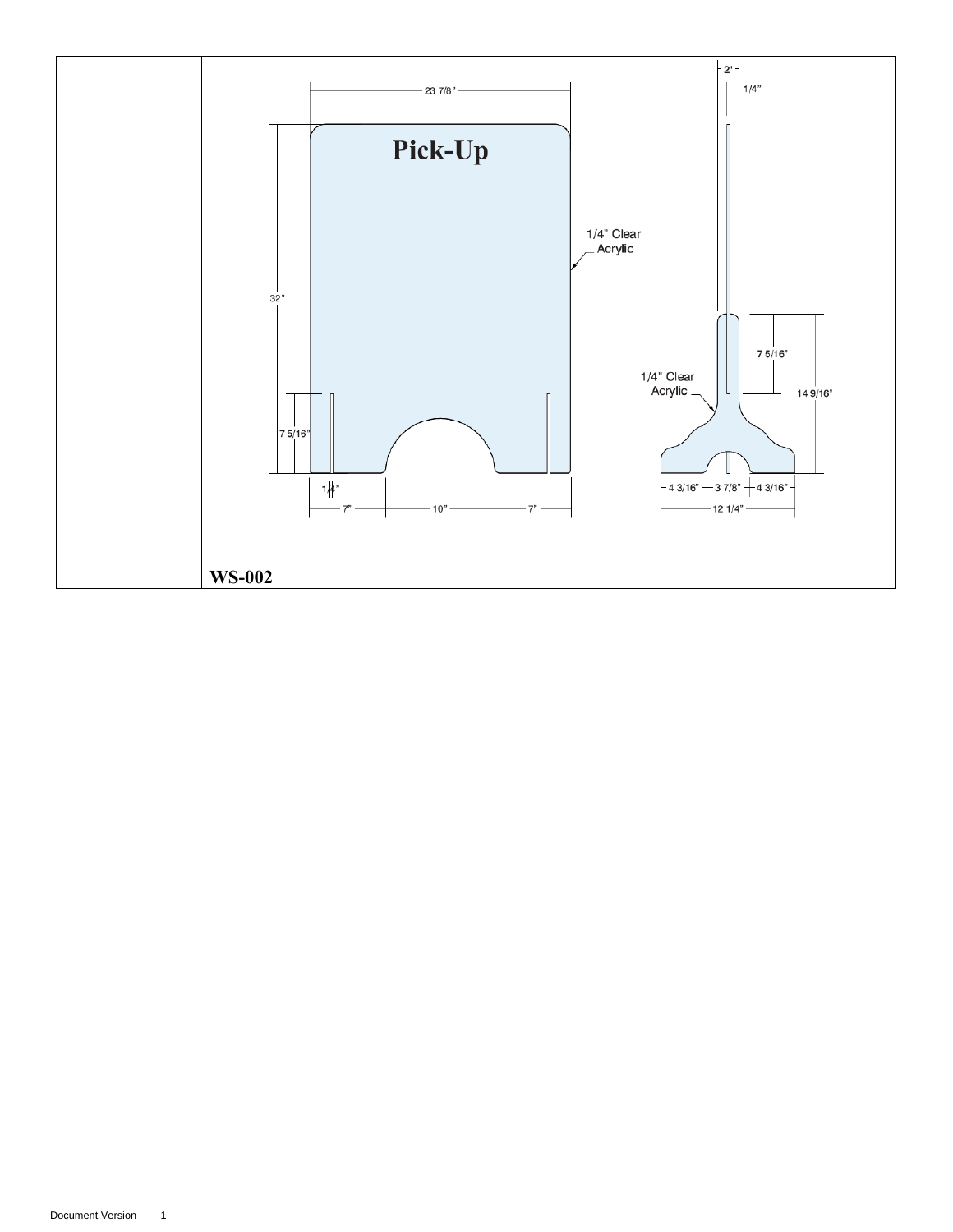|                                                 | $2^*$ -<br>$1/4$ <sup>*</sup><br>1/4" Clear<br>Acrylic<br>31 7/8"<br>53/8"<br>1/4" Clear<br>Acrylic<br>129/16"<br>$73/8$ <sup>*</sup><br>$-43/16" + 37/8" + 43/16" -$<br>$1/4$ <sup>*</sup><br>10 <sup>4</sup><br>12<br>-121/4" |  |
|-------------------------------------------------|---------------------------------------------------------------------------------------------------------------------------------------------------------------------------------------------------------------------------------|--|
| <b>Steps for Use of</b><br>Product              | Hold the clear acrylic screen with both hands.<br>1.<br>Align the slits at the bottom of the screen with the slits on the clear acrylic holder.<br>2.<br>3.<br>Slide the screen down into slits of the acrylic holder.          |  |
| <b>Interpretation of</b><br><b>Test Results</b> |                                                                                                                                                                                                                                 |  |
| <b>Contraindications</b>                        |                                                                                                                                                                                                                                 |  |
| of Test Results<br><b>Documentation</b>         |                                                                                                                                                                                                                                 |  |
| <b>Special Warnings</b>                         |                                                                                                                                                                                                                                 |  |
| and Cautions                                    |                                                                                                                                                                                                                                 |  |
| <b>Disposal</b>                                 |                                                                                                                                                                                                                                 |  |

| <b>Reprocessing Instructions</b>       |                                                                      |  |
|----------------------------------------|----------------------------------------------------------------------|--|
| <b>Point of Use</b>                    |                                                                      |  |
| <b>Preparation for Decontamination</b> |                                                                      |  |
| <b>Disassembly Instructions</b>        |                                                                      |  |
| <b>Cleaning – Manual</b>               | Clean with warm soapy water. Gentle soap and rinse with clean water. |  |
| <b>Cleaning – Automated</b>            |                                                                      |  |
| <b>Disinfection</b>                    | <b>Approved disinfectants:</b>                                       |  |
|                                        | Bleach: 1/3 cup per gallon of water to dilute                        |  |
|                                        | Isopropyl alcohol: wipes or sprays containing at least 70%           |  |
|                                        | Hydrogen peroxide: 3-5% (do not dilute)                              |  |
|                                        | Spray cleaner                                                        |  |
|                                        |                                                                      |  |